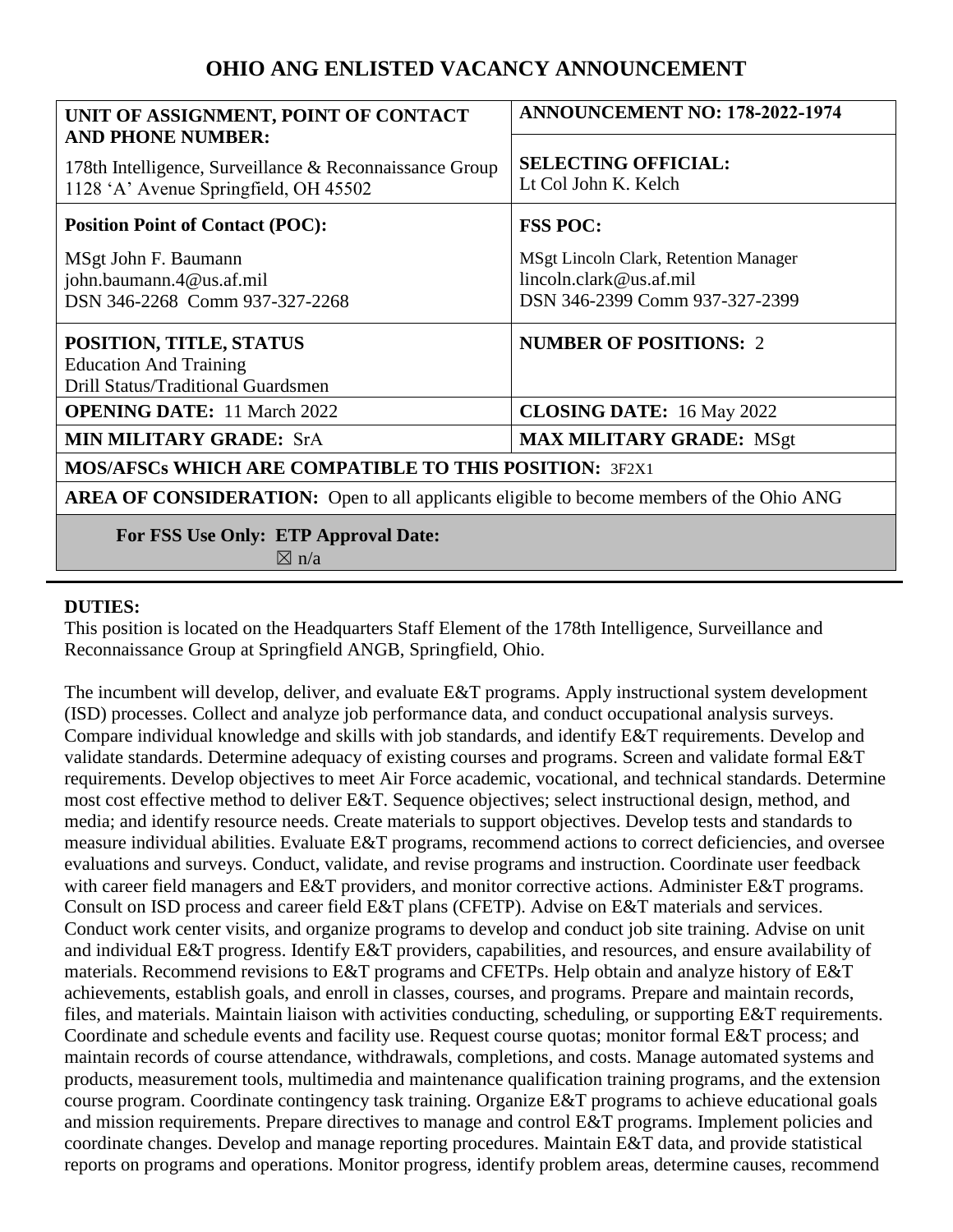corrective action, and provide counsel. Organize and control facilities, supplies, and equipment to support E&T needs. Forecast E&T requirements, determine validity, and assesses cost. Participate in utilization and training workshops, training planning teams, and training planning groups.

### **EVALUATION PROCESS:**

Evaluation will be based on the information provided and meeting a selection board, date to be determined.

### **MANDATORY REQUIREMENTS:**

Applicants must possess:

1. No overdue EPRs or GTC balances;

2. If not currently a SSgt, be promotion eligible by the closing date of this announcement;

3. Knowledge of: principles, policies, and procedures of Air Force E&T programs; interviewing and counseling techniques; training techniques and instruction methods; task analysis procedures, learning process, curriculum development, training evaluations, and E&T systems and products; effective writing skills; editing practices; instructional media application, training reporting, program and curriculum validation, and implementation procedures; training program management; scheduling training events and facilities; conducting assistance visits and training meetings; work center and individual job qualification standard development; education institution registration requirements; military personnel classification system and policies; application of communicative interpersonal skills; and distance learning concepts;

4. Experience in: performing multiple tasks in a high-paced and dynamic environment with the ability to prioritize responsibilities; communicating effectively, both orally and in-writing, to senior staff; reading and interpreting policies/instructions to translate to teammates;

5. For award and retention of this AFSC, must maintain local network access IAW AFI 17-130, Cybersecurity Program Management and AFMAN 17-1301, Computer Security;

6. A 3F2X1 AFSC.

# **APPLICATION MUST CONTAIN:**

OHANG Form 2, *Application for E6 and Above Vacancy* Air Force Fitness Management System (AFFMS) Report with passing score (available via AF Portal) Individual Medical Readiness (IMR) Report (available via AF Portal from ASIMS) vMPF RIP OHANG Form 4, *OHANG Eligibility Checklist for Enlisted Promotions* Copies of last three EPRs as applicable Any Additional Requirements (Licenses, Transcripts, etc.) Resume

# **APPLICATION MAY CONTAIN:**

Additional Options here (Cover Letter, Letters of Recommendation, etc.)